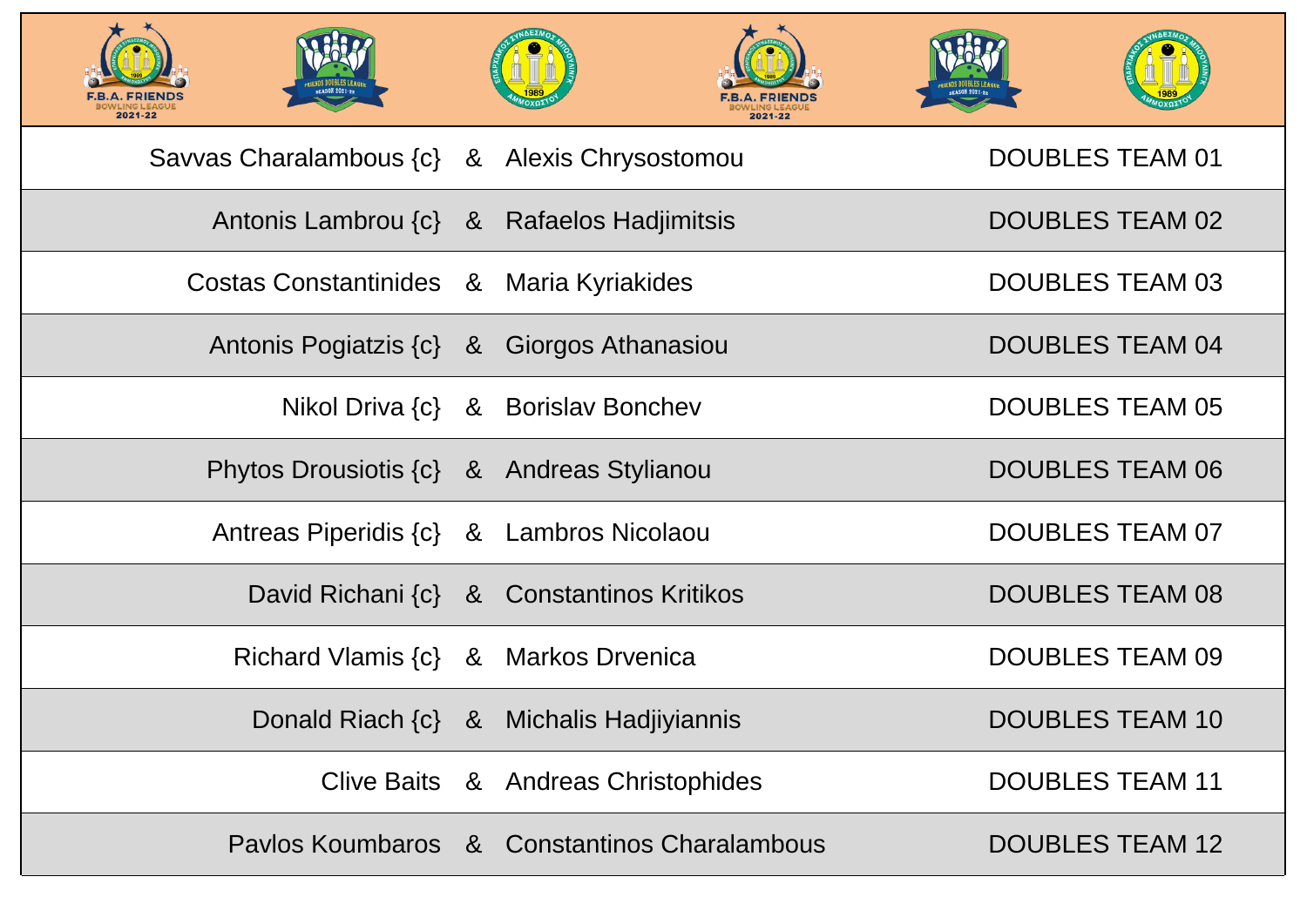|                                               |                | Giorgos Loizou & Andreas Komodromos        | <b>DOUBLES TEAM 13</b> |
|-----------------------------------------------|----------------|--------------------------------------------|------------------------|
|                                               |                | Panicos Vasiliades & Marios Agamemnonos    | <b>DOUBLES TEAM 14</b> |
| Giannis Christodoulou &                       |                | <b>Marios Kyriacou</b>                     | <b>DOUBLES TEAM 15</b> |
|                                               |                | Ira Panagiotou & Michael-Angelos Mantridis | <b>DOUBLES TEAM 16</b> |
| Andreas Christaki Andreou & Ghassan Khalifeh  |                |                                            | <b>DOUBLES TEAM 17</b> |
| Andreas Constantinou & Panagiotis Psintros    |                |                                            | <b>DOUBLES TEAM 18</b> |
| <b>Chris Bailey</b>                           | 8 <sup>2</sup> | <b>Soteris Achilleos</b>                   | <b>DOUBLES TEAM 19</b> |
| Dimitris Hadjicharalambos & Michalis Tohnitis |                |                                            | <b>DOUBLES TEAM 20</b> |
| Christina Ioannou {C} & Giannos Kalanas       |                |                                            | <b>DOUBLES TEAM 21</b> |
|                                               |                | Panagiotis Elia & George Nicolaou          | <b>DOUBLES TEAM 22</b> |
|                                               |                | Fivi Papadopoulou & Sebastian Schutrumpf   | <b>DOUBLES TEAM 23</b> |
|                                               |                | Christos Laoutaris & Dinos Charalambous    | <b>DOUBLES TEAM 24</b> |
| Andreas Kousoulides & Andreas Aristidou       |                |                                            | <b>DOUBLES TEAM 25</b> |
|                                               |                | Frank Montague & Marios Papafylactou       | <b>DOUBLES TEAM 26</b> |